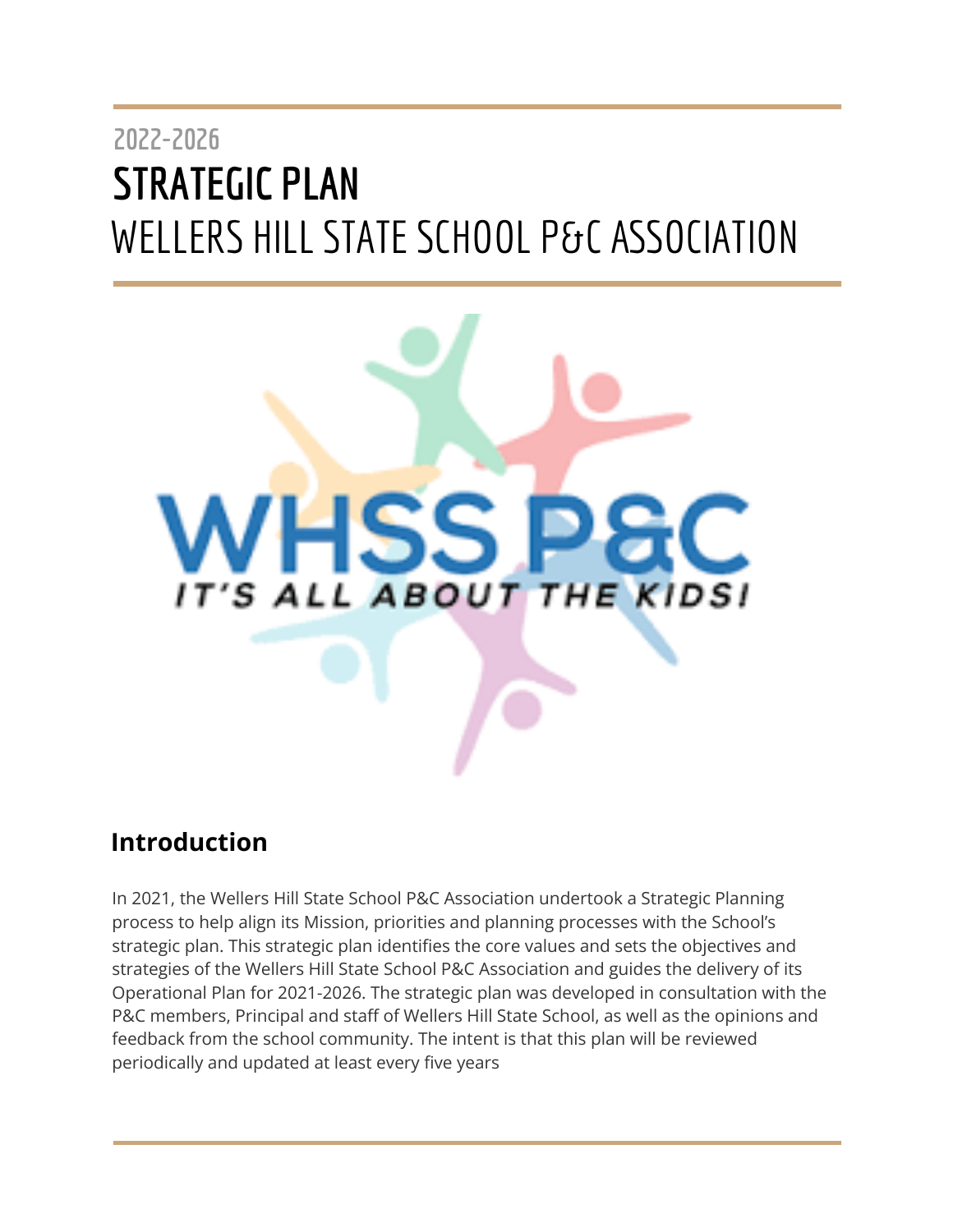# **Table of Contents**

| Introduction                                  | 1              |
|-----------------------------------------------|----------------|
| <b>What is the P&amp;C</b>                    | 3              |
| Definition                                    | 3              |
| Role                                          | 3              |
| Function                                      | 3              |
| Objectives                                    | 3              |
| Mission, Vision and Values of the P&C         | 4              |
| Mission                                       | 4              |
| Vision                                        | $\overline{4}$ |
| Values                                        | $\overline{4}$ |
| Who is the P&C                                | 5              |
| <b>Executive Team</b>                         | 5              |
| <b>Sub Committees</b>                         | 5              |
| <b>Commercial Operations</b>                  | 5              |
| <b>Strategic Priorities</b>                   | 6              |
| Subcategories of the P&C strategic Objectives | 6              |
| Overall P&C Strategic Objectives              | $\overline{7}$ |
| Strategic Objective Details                   | 8              |
| Key Measurable Goals                          | 14             |
| Individual Sub Committee Objectives           | 15             |
| <b>Financial Growth Strategy</b>              | 18             |
| Fundraising and Events Calendar               | 19             |
| <b>SWOT Evaluation of P&amp;C</b>             | 20             |
| <b>Annual Plan</b>                            | 21             |
| <b>Intent of Annual Plans</b>                 | 21             |
| Monitoring and Evaluation                     | 21             |
| <b>P&amp;C Strategy Summary</b>               | 21             |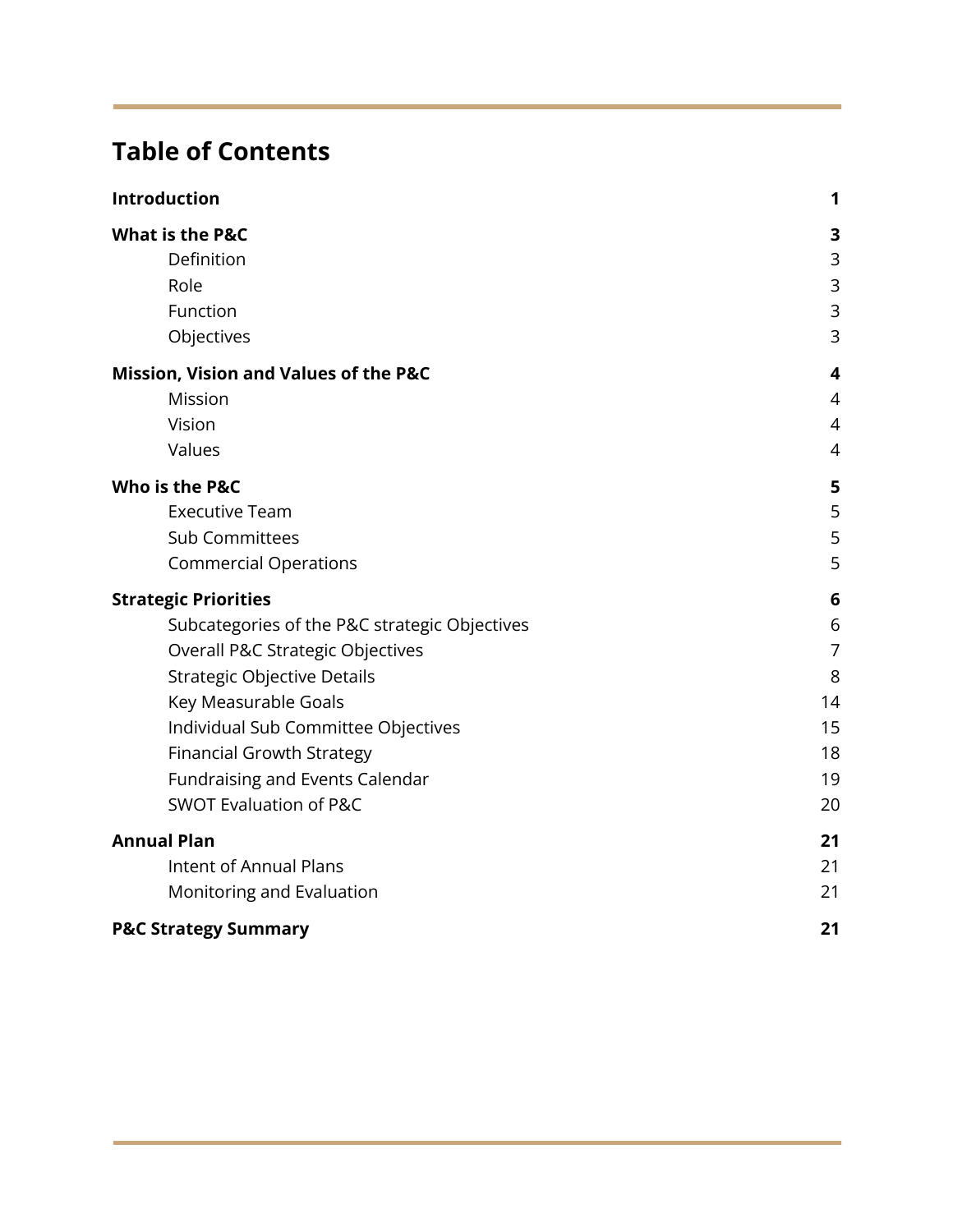# <span id="page-2-0"></span>**1. What is the P&C**

# <span id="page-2-1"></span>**1.1. Definition**

The Wellers Hill Parents and Citizens Association (P&C) is a group of people who take on a formal role in supporting the school by enabling and providing:

- Close cooperation between parent, community, staff and students
- Give feedback on school policies and activities
- Provide resources to enhance student learning and improve the school environment

(P&Cs Qld, 2020)

### <span id="page-2-2"></span>**1.2. Role**

The Department of Education and P&Cs Qld work together to support state school P&Cs under a partnership agreement. The Wellers Hill P&C Association's role is to work closely with the principal and the school community in a productive partnership, to achieve the best possible outcomes for the school's students. The P&C Association does not intervene in the daily running of the school, which is the principal's responsibility. The principal's supervisor (Assistant Regional Director) is responsible for the principal's performance. P&Cs provide feedback and advice on school policies and activities, assist in providing resources to enhance student outcomes and are involved in a variety of school activities including fundraising, school functions, tuckshop and outside school hours care services. (Ed Qld 2021)

### <span id="page-2-3"></span>**1.3. Function**

The main functions of the Wellers Hill P&C:

- To provide advice and recommendations to the school's principal on issues and concerns regarding students, and the general operation and management of the school
- To foster community interest in educational matters
- To encourage closer cooperation between parents, other members of the community, staff and students of the school
- To provide or assist in the provision of financial or other resources for the benefits of students of the school
- To perform any other functions, consistent with the Act, as the Minister may decide (WHSS Constitution 2020)

# <span id="page-2-4"></span>**1.4. Objectives**

The objectives of the Wellers Hill State School P&C Association is to promote the interest of, and facilitate the development and further improvement of the school. This will be achieved by promoting parent participation and encouraging collaboration between parents, students, school communities and non-government entities to foster a commitment to achieve the best educational outcomes for children and young people at WHSS. (WHSS Constitution 2020)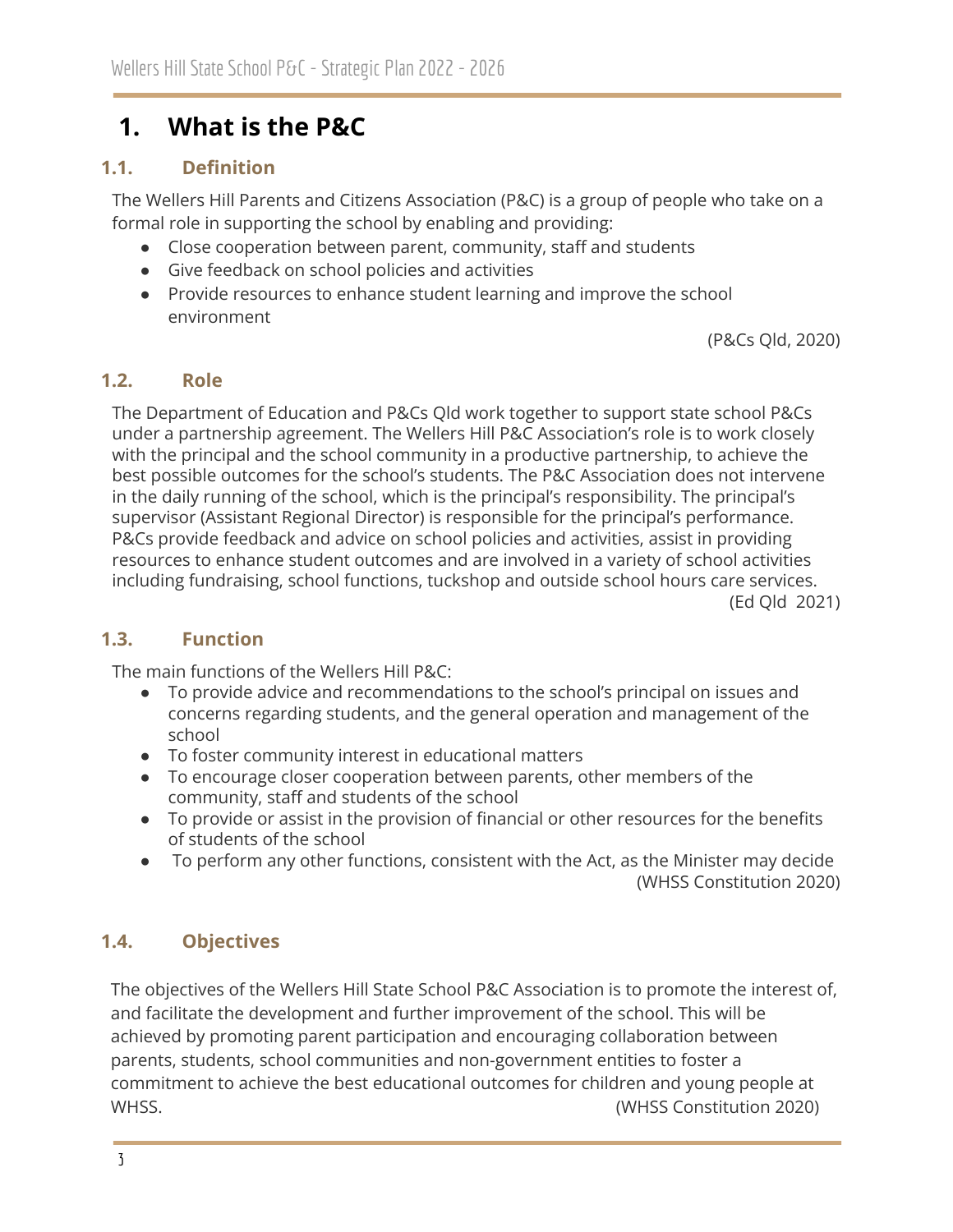# <span id="page-3-0"></span>**2. Mission, Vision and Values of the P&C**

# <span id="page-3-1"></span>**2.1. Mission**

It's all about the kids!

#### <span id="page-3-2"></span>**2.2. Vision**

Enriching the lives of Wellers Hill State School kids through increased community engagement and authentic partnerships

### <span id="page-3-3"></span>**2.3. Values**

Child-focused – we are all about the kids

Welcoming and inclusive – of all community

Collaborative and respectful relationships – amongst our community and with the school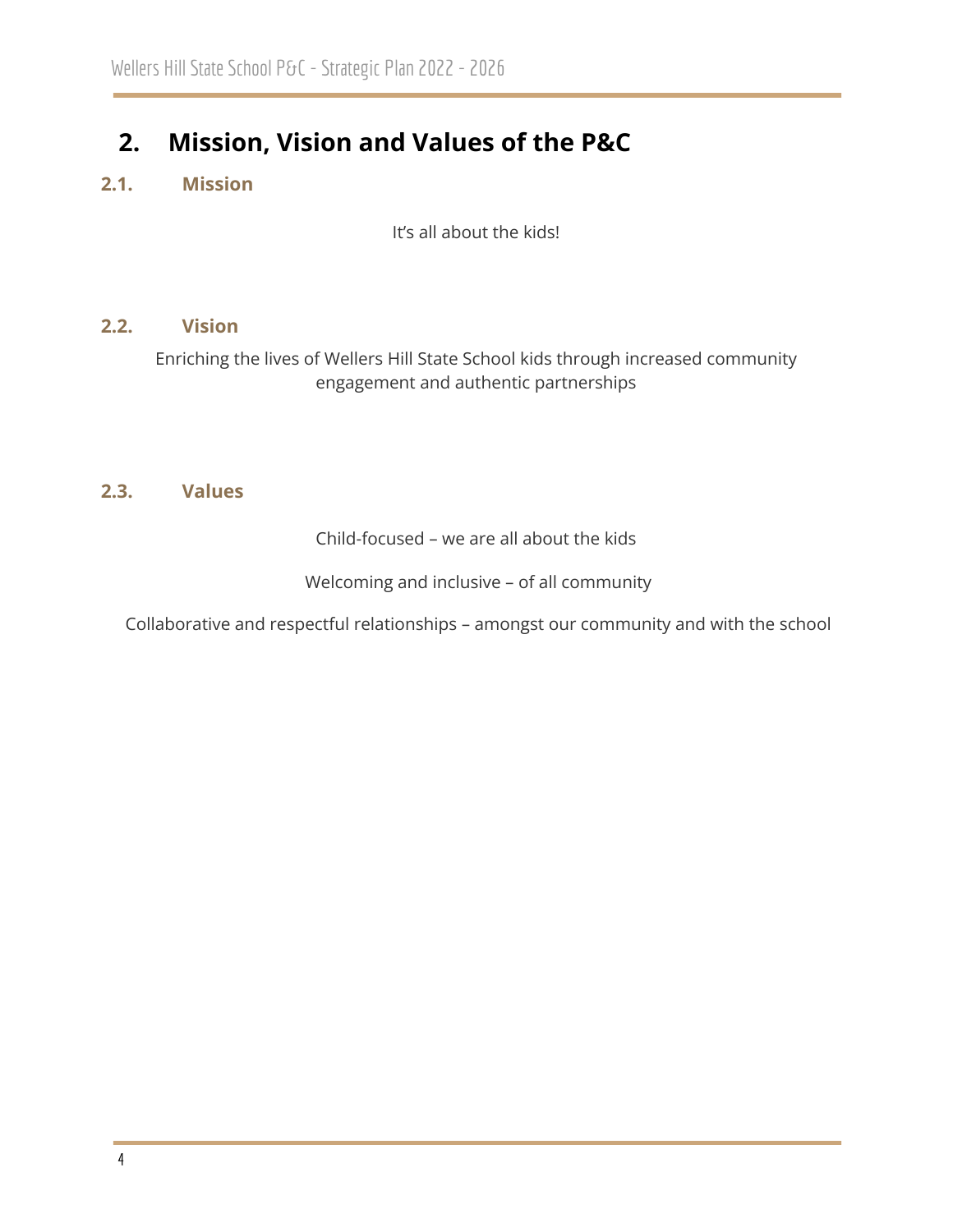# <span id="page-4-0"></span>**3. Who is the P&C**

The Wellers Hill State School P&C Association consists of:

- An Executive Team
- Sub Committees
- Commercial operations.

#### <span id="page-4-1"></span>**3.1. Executive Team**

The Executive Team consists of the following roles:

- President
- Vice Presidents:
	- School Age Child Care Service (SACCS)
	- Community
- Treasurer
- Secretary

#### <span id="page-4-2"></span>**3.2. Sub Committees**

The P&C consists of the following Sub Committees:

- Operations Committee (Helps run our commercial operations)
- Amateur Swimming Club
- School Age Child Care Service (SACCS)
- Facilities and sustainability
- Music Support
- Sports Support
- Cultural Support Network

### <span id="page-4-3"></span>**3.3. Commercial Operations**

The P&C consists of the following Commercial Operations:

- School Age Child Care Service (SACCS)
- Tuckshop
- Uniform Shop
- Swim School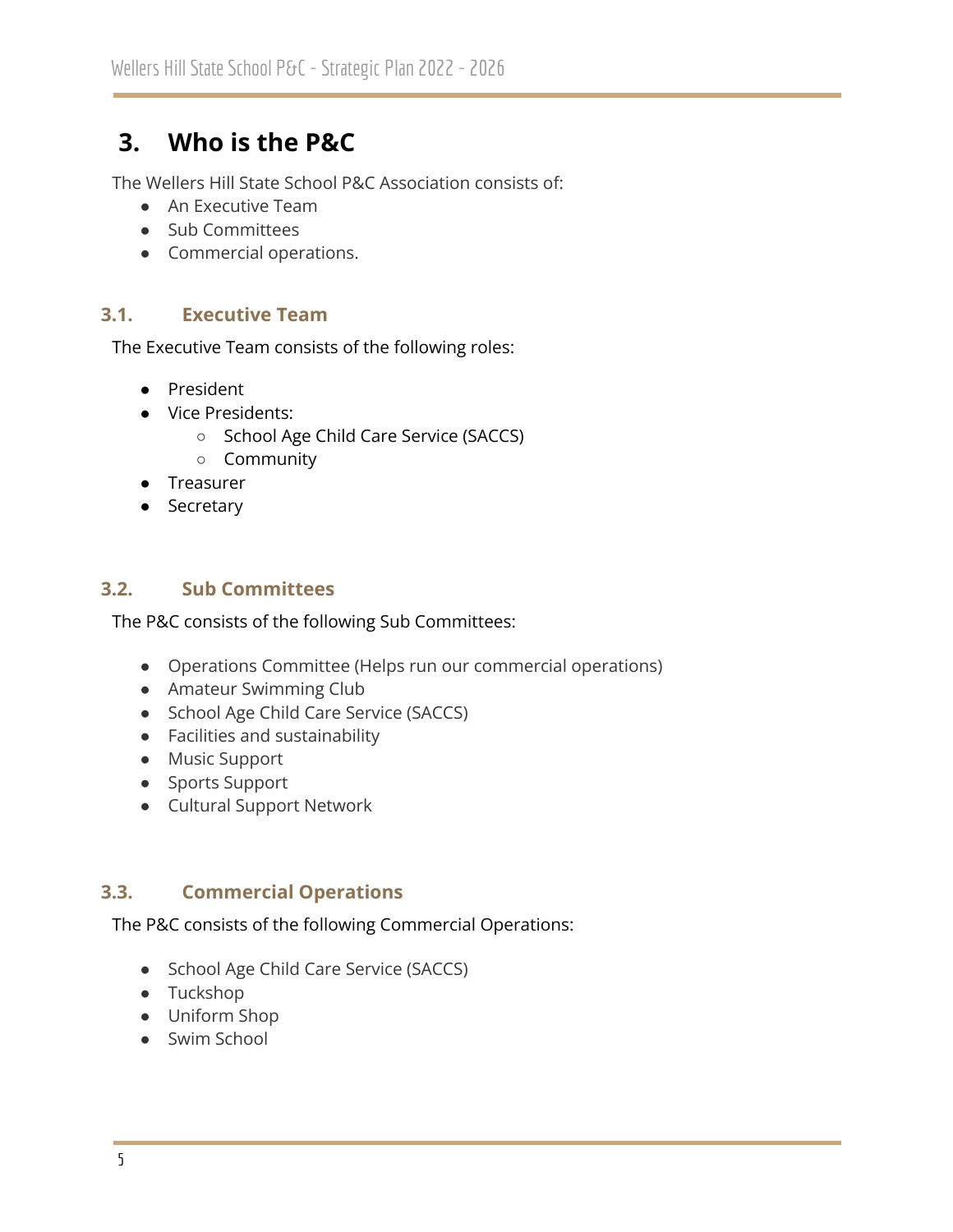# **4. Strategic Priorities**

#### **4.1. Subcategories of the P&C strategic Objectives**

The WHSS P&C has set the following overall objectives for the period of 2022-2026 to support its strategic vision. These objectives are broken down into the following four sub-categories:

- Fundraising/Community engagement
- Structure, roles and responsibilities
- Communication
- **P&C Business**

<span id="page-5-1"></span><span id="page-5-0"></span>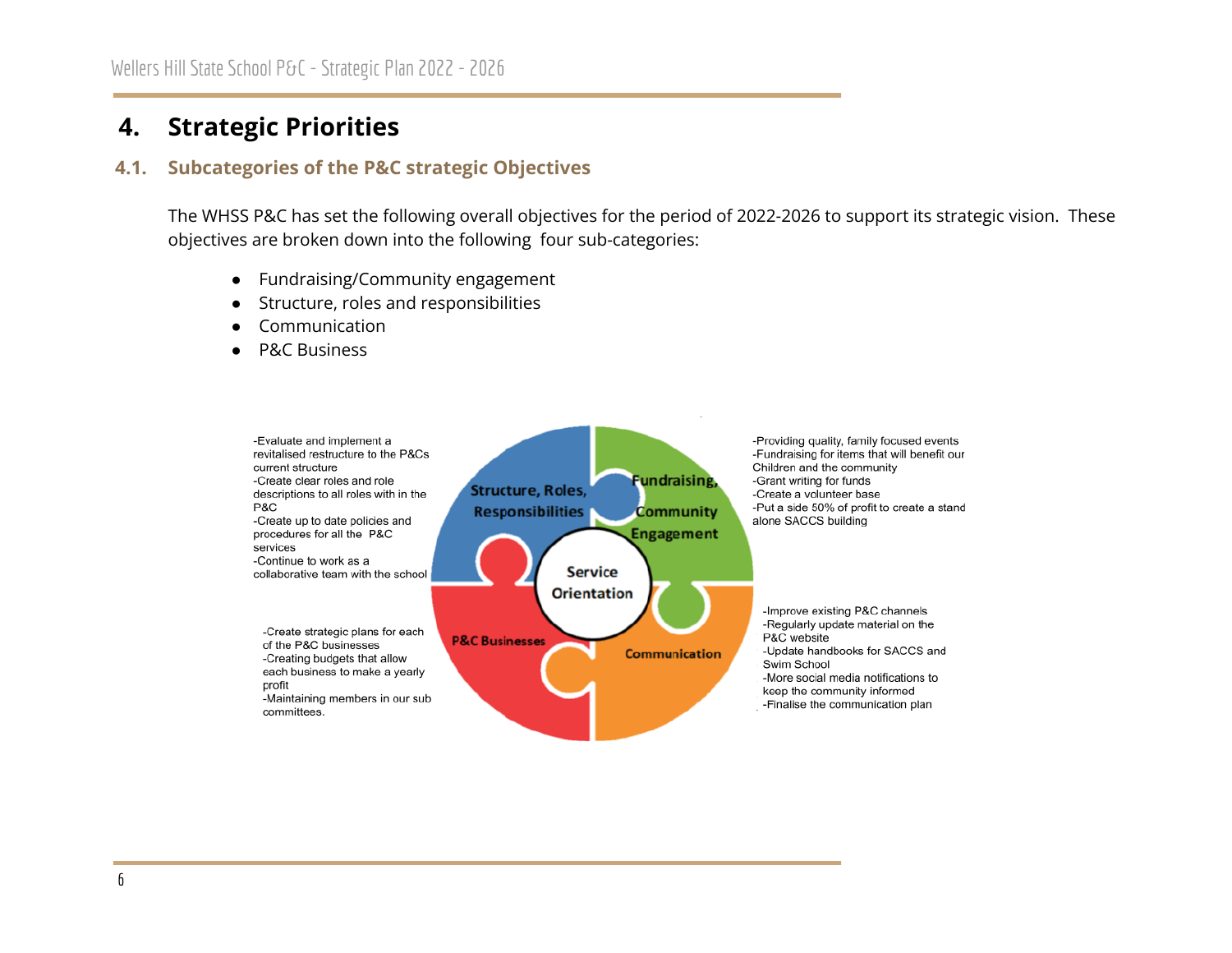### **4.2. Overall P&C Strategic Objectives**

The objectives of the Wellers Hill State School P&C over the next four years, focusing on the following six key areas:

<span id="page-6-0"></span>

7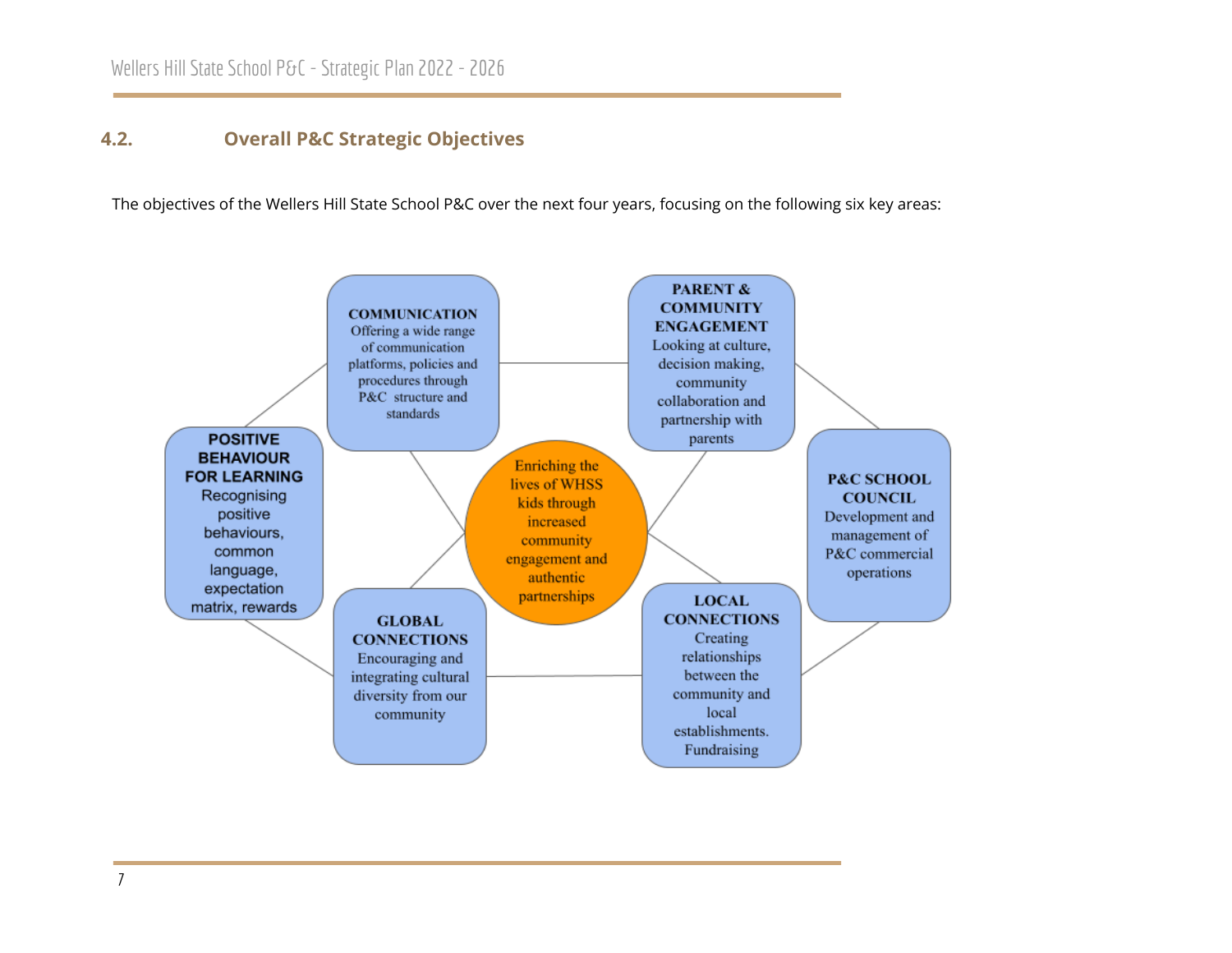# **4.3. Strategic Objective Details**

The following table provides strategic details for each of the six objective areas in the previous figure.

<span id="page-7-0"></span>

| <b>COMMUNICATION</b>                                                                                                                                                                                                                                                                                                                                                                                                                                                                                                                                                                                                                                    |                                                                                                                                                                                                                                                                                                                                                                                                                                                                                                                                                                                                                                                                                                                                                                                                                                                            |                                                                                                                                                                                                                                                                                                                                                                                                                                                                                            |  |  |
|---------------------------------------------------------------------------------------------------------------------------------------------------------------------------------------------------------------------------------------------------------------------------------------------------------------------------------------------------------------------------------------------------------------------------------------------------------------------------------------------------------------------------------------------------------------------------------------------------------------------------------------------------------|------------------------------------------------------------------------------------------------------------------------------------------------------------------------------------------------------------------------------------------------------------------------------------------------------------------------------------------------------------------------------------------------------------------------------------------------------------------------------------------------------------------------------------------------------------------------------------------------------------------------------------------------------------------------------------------------------------------------------------------------------------------------------------------------------------------------------------------------------------|--------------------------------------------------------------------------------------------------------------------------------------------------------------------------------------------------------------------------------------------------------------------------------------------------------------------------------------------------------------------------------------------------------------------------------------------------------------------------------------------|--|--|
| <b>Develop and Plan</b>                                                                                                                                                                                                                                                                                                                                                                                                                                                                                                                                                                                                                                 | <b>Action</b>                                                                                                                                                                                                                                                                                                                                                                                                                                                                                                                                                                                                                                                                                                                                                                                                                                              | <b>Review</b>                                                                                                                                                                                                                                                                                                                                                                                                                                                                              |  |  |
| <b>Communication Plan</b><br>-P&C<br>-sub committees<br>-SACCS                                                                                                                                                                                                                                                                                                                                                                                                                                                                                                                                                                                          | Establish a communication plan that aligns<br>with the school. Give community members<br>structure on ways to connect the committees<br>and indicate appropriate response times for<br>return contact.                                                                                                                                                                                                                                                                                                                                                                                                                                                                                                                                                                                                                                                     | 2022- complete communication plan,<br>bring it to P&C meeting and be voted on.<br>2023- survey/review community                                                                                                                                                                                                                                                                                                                                                                            |  |  |
| Administration<br>- Update/Create Policies and<br>Procedures for P&C, sub committees<br>and SACCS<br>-Create and implement new employee<br>information packages on expectations,<br>structure etc<br>-Create an annual leave plan<br>-Implement professional development<br>for staff<br>-Standardise selection criteria for job<br>roles during interviews<br>-Standardise role descriptions<br>-Standardise computer systems with<br>the school to be aligned<br>-Additional phone lines<br>- Create a policy for structuring<br>complaints for all P&C committees<br>-Create a bullying and harassment<br>policy<br>-Restructuring the P&C structure | -Write and establish up to date policies and<br>procedures to provide structure and<br>guidance for all employees.<br>-New employees need to be given<br>information in regards to their role,<br>expectations of their role and organisation<br>information.<br>- Implement an annual leave plan which is<br>fair and acceptable for all employees.<br>-Implement professional development which<br>is appropriate to their award. Also determine<br>what will be compulsory education for their<br>role.<br>-Make clear and transparent selection criteria<br>that can be used on a regular basis in<br>interviews for uniformity. Use an outside<br>consultant to assist with this.<br>-Make clear and transparent role descriptions<br>that employees need to be held to.<br>-Align computer software and systems with<br>the school. Work as one team | 2022- Complete policies and procedures<br>and start plans on implementing the other<br>items in 'Administration'<br>-Hire an outside consultant for selection<br>criteria and role description advice.<br>-Bring in two phone lines for SACCS<br>-Create a handover folder from past<br>executives to future executives. Outlining<br>requirement, registrations and<br>documentation needed to fulfil the role<br>2023- Review and evaluate new policies.<br>Standardise computer systems |  |  |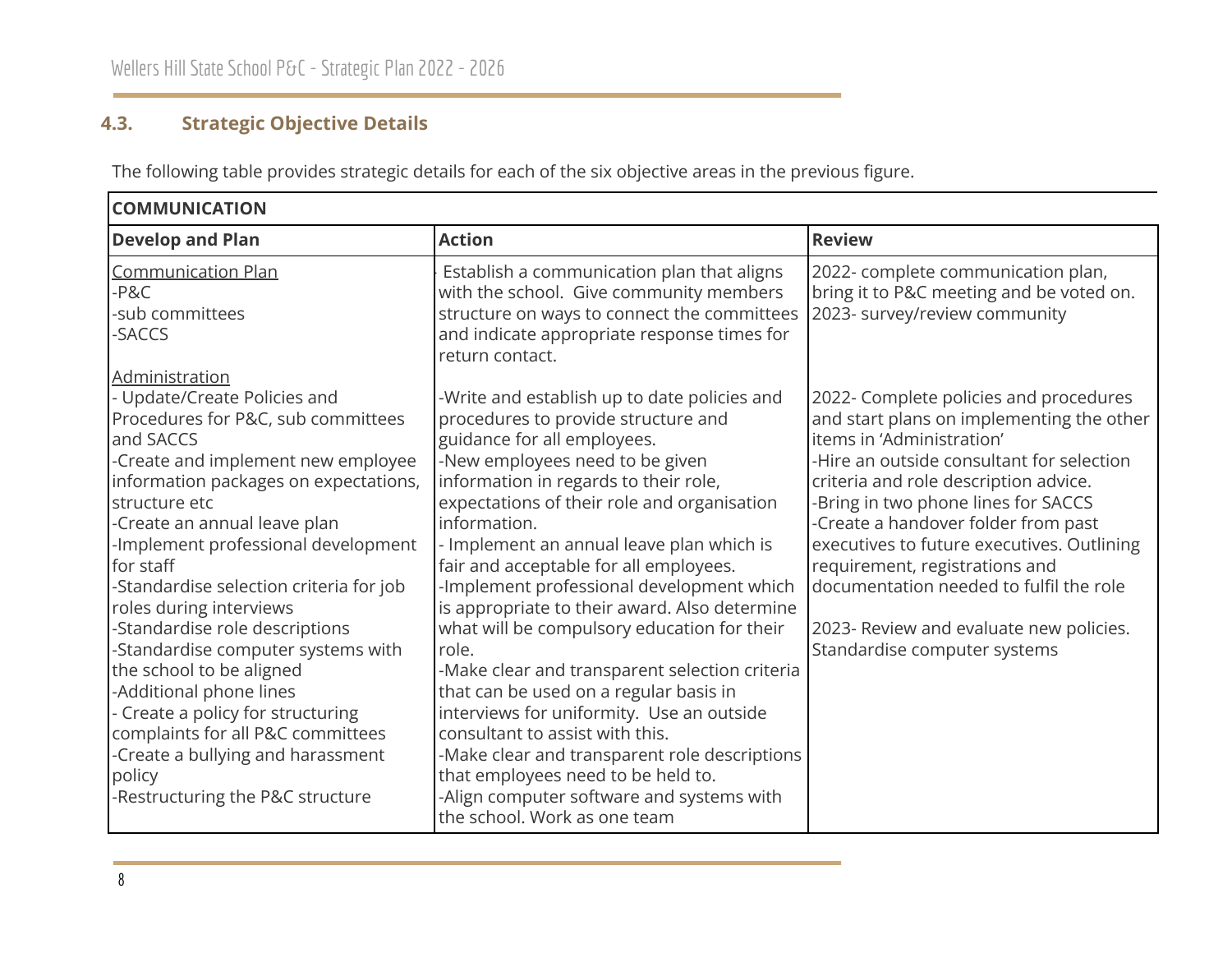| -Handover, mentoring and succession<br>-With our larger commercial operations<br>planning from the previous executive<br>implementing a minimum of two direct<br>team to the newly appointed executive<br>phone lines. (A phone line for<br>team or member.<br>parents/answering machine. A second line to<br>make phone calls out of.) - child safety, duty<br>of care.<br>-Adjusting or restructuring of the P&C<br>structure to be more efficient and cost<br>effective.<br>-At completion of an executives term or                                                                                                                                                                                                                                                                                                                               |  |
|------------------------------------------------------------------------------------------------------------------------------------------------------------------------------------------------------------------------------------------------------------------------------------------------------------------------------------------------------------------------------------------------------------------------------------------------------------------------------------------------------------------------------------------------------------------------------------------------------------------------------------------------------------------------------------------------------------------------------------------------------------------------------------------------------------------------------------------------------|--|
| resignation a minimum of two meetings are<br>held with the new executive or new member<br>to handover, mentor and help with<br>succession planning for the following 12<br>months                                                                                                                                                                                                                                                                                                                                                                                                                                                                                                                                                                                                                                                                    |  |
| -Allow open discussion between P&C<br>2022- Hold monthly meetings, Evaluate if<br><b>P&amp;C Meetings</b><br>executives and the school leaders and<br>there is an increase in membership.<br>-Establish two way communication with<br>-Reassess if there is not.<br>school leaders, P&C executives and the<br>community.<br>-Hold monthly meetings. Encouraging<br>community.<br>different ideas, and points of view to feel out<br>-newsletters<br>2023- Survey community on P&C meetings<br>what is important for all.<br>and newsletter (Gage reader value and<br>-Introduce meet and greets with the<br>ease of access to meetings and<br>community to establish relationships<br>newsletter.)<br>-Fortnightly newsletters informing the<br>community of P&C plans, events, and general<br>up to date information (Alt form of<br>communication) |  |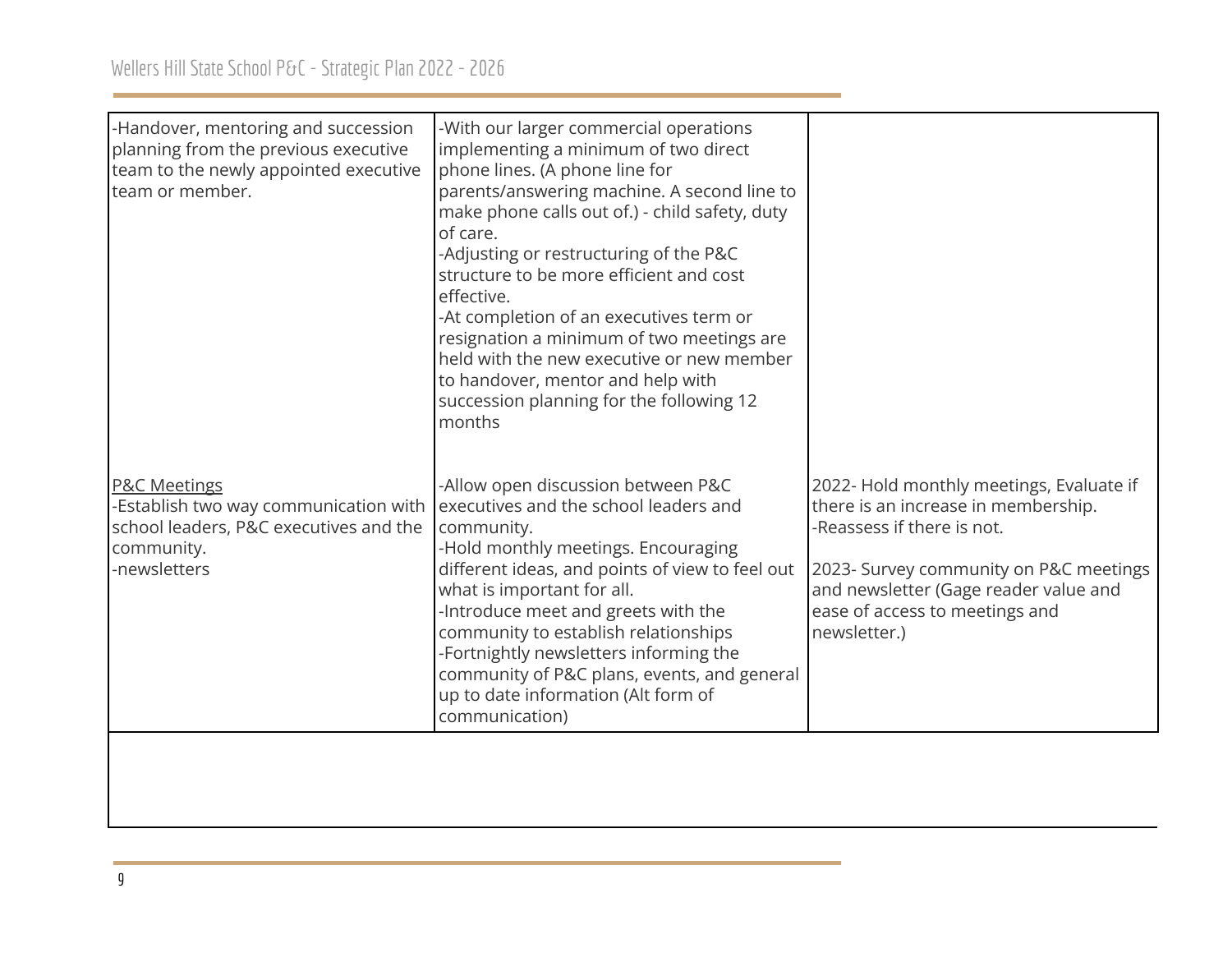| r arent and community Ligagement                                                                                                                                                                                                                                                                                                                                                                                                                                                                                                       |                                                                                                                                                                                                                                                                                                                                                                                                                                                                                                                                                                                                                                                                                                                                                                                                                                                                                                                                                                                                                                                                              |               |
|----------------------------------------------------------------------------------------------------------------------------------------------------------------------------------------------------------------------------------------------------------------------------------------------------------------------------------------------------------------------------------------------------------------------------------------------------------------------------------------------------------------------------------------|------------------------------------------------------------------------------------------------------------------------------------------------------------------------------------------------------------------------------------------------------------------------------------------------------------------------------------------------------------------------------------------------------------------------------------------------------------------------------------------------------------------------------------------------------------------------------------------------------------------------------------------------------------------------------------------------------------------------------------------------------------------------------------------------------------------------------------------------------------------------------------------------------------------------------------------------------------------------------------------------------------------------------------------------------------------------------|---------------|
| <b>Develop and Plan</b>                                                                                                                                                                                                                                                                                                                                                                                                                                                                                                                | <b>Action</b>                                                                                                                                                                                                                                                                                                                                                                                                                                                                                                                                                                                                                                                                                                                                                                                                                                                                                                                                                                                                                                                                | <b>Review</b> |
| <b>School Culture</b><br>-Making executive team known and<br>seen<br>-Creating events where parent<br>involvement is encouraged<br>-Develop a database of parent<br>expertise<br>-Building our volunteer base<br><b>Decision Making</b><br>-Allow active participation by parents in<br>decisions made by the P&C<br>-Work collaborative with the school<br>leaders<br><b>Partnership with Parents</b><br>-Get feedback from parents on a<br>regular basis<br>-Create surveys to see what is working<br>well or what needs improvement | -Establish a meet and greet at each P&C<br>meeting. Enabling parents and community to<br>engage in one on one conversations and<br>being able to bring up issues the<br>parents/community may not be comfortable<br>with in a large setting.<br>-Encourage ongoing involvement from<br>parents in school events. ie. Mothers day<br>stall, tuckshop, uniform shop, fetes, family<br>fun nights<br>-Through P&C membership and newsletter<br>develop a database of parent expertise.<br>-Allow question sessions or make a frequency<br>asked question page on the P&C facebook<br>page/school website to help answer<br>commonly asked questions.<br>-Bringing up and discussing plans/policies<br>with the community and allowing the P&C<br>member community to vote and comment on<br>our new plans/policies.<br>-Invite the school leaders to P&C meetings so<br>the community sees unity and alignment<br>between the P&C and school.<br>-Encourage open communication with the<br>community and regularly ask for feedback<br>and comments on how the P&C is operating |               |
|                                                                                                                                                                                                                                                                                                                                                                                                                                                                                                                                        |                                                                                                                                                                                                                                                                                                                                                                                                                                                                                                                                                                                                                                                                                                                                                                                                                                                                                                                                                                                                                                                                              |               |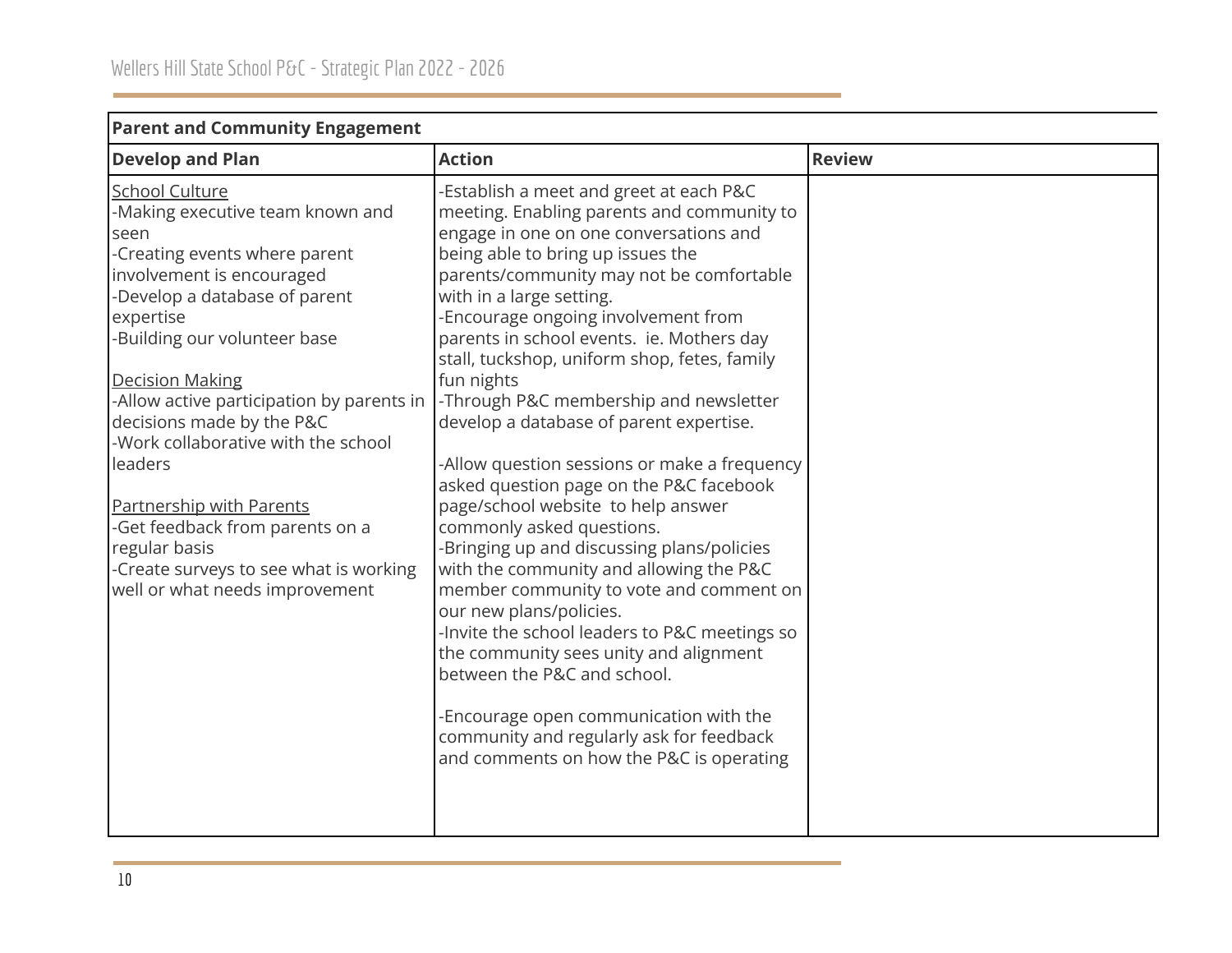# **P&C COUNCIL**

| <b>Develop and Plan</b>                                                                                         | <b>Action</b>                                                                                                                                                                                                                                                                                                                                                                                                                                                                                                                              | <b>Review</b>                                                                                                                                                                                                                                                                  |
|-----------------------------------------------------------------------------------------------------------------|--------------------------------------------------------------------------------------------------------------------------------------------------------------------------------------------------------------------------------------------------------------------------------------------------------------------------------------------------------------------------------------------------------------------------------------------------------------------------------------------------------------------------------------------|--------------------------------------------------------------------------------------------------------------------------------------------------------------------------------------------------------------------------------------------------------------------------------|
| Tuckshop<br>- Health and safety standards<br>-Temp and fridge/freezer checks                                    | -Implement safety standards for food storage<br>and handling as per food safety regulations.<br>-Maintain daily fridge and freezer temps<br>checks and keep an accurate record.<br>-Stock rotation needs to be done and<br>decreasing of stock supply coming up to<br>school holidays                                                                                                                                                                                                                                                      | 2022- Develop a daily temp log and<br>evaluate that we are up to date with<br>health and safety standards                                                                                                                                                                      |
| Uniform shop<br>-Brand new uniforms<br>-Music uniforms<br>-Second hand uniforms                                 | -Maintain stock inventory. Consider<br>out-sourcing to a more convenient option for<br>parents. Investigate future options for the<br>uniform shop.<br>-Consider some type of platform to keep the<br>second hand uniform option open. ? Chappy<br>room, ?Buy/Sell/Swap school page                                                                                                                                                                                                                                                        | 2022- Investigate out sourcing options for<br>a more convenient option for parents.<br>Minimum of 2-3 options to be presented<br>to P&C Exec and taken to the P&C<br>meeting. Or consider other options for<br>the uniform shop that may offer more<br>convenience for parents |
| <b>Sub Committees</b><br>- Incorporate them into the strategic<br>plan, giving them guidelines and<br>structure | -Encourage involvement of volunteers within<br>the sub committees. Help current and future<br>volunteers by creating a strategic plan<br>outlining structure and goals of the sub<br>committees.<br>-Prioritise what is needed to run and plan<br>daily activities.<br>-Establish regular inventory stocktakes. Make<br>a 'Check in, check out' log to eliminate lost<br>resources and to hold staff members<br>accountable.<br>-Create a SACCS strategic plan which will be<br>achieved by assistance from an outside OSHC<br>consultant. | 2022-2023- Make a decision to incorporate<br>subcommittee into the main P&C strategic<br>plan or to create individual subcommittee<br>strategic plans.                                                                                                                         |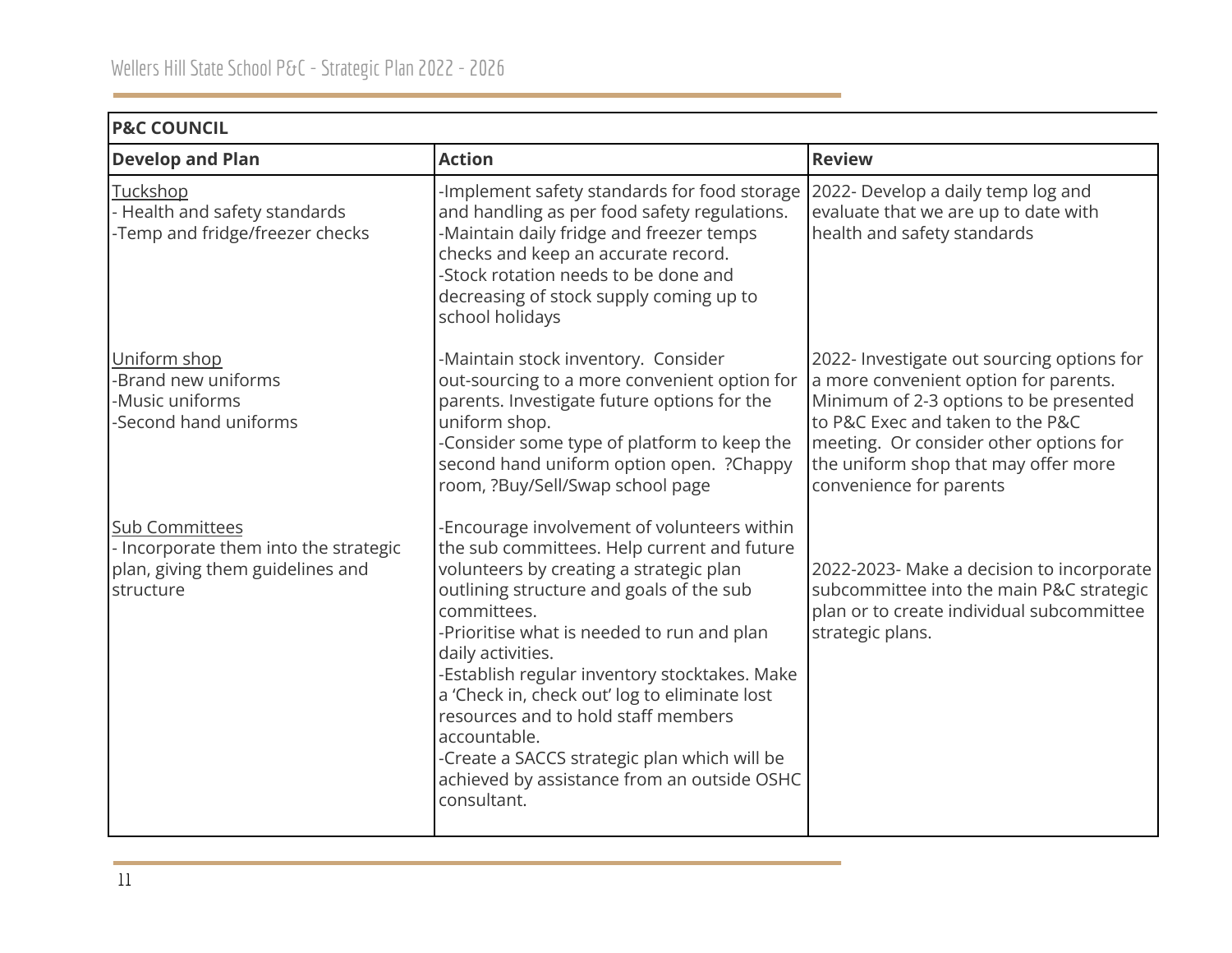| <b>SACCS</b><br>- Create and maintain a satisfactory<br>resource list that can be adjusted and<br>looked at in a any moment.<br>-Create a strategic plan<br>-Integrate the expectation matrix into<br>daily activities<br>-Integrate the school's Positive<br>Behaviour for Learning (PBL) into daily<br>activities and expectations<br>-Put aside 50% of the P&C yearly funds<br>to create a stand alone SACCS building | -Make sure the expectation matrix and PBL<br>are integrated into daily SACC activities.<br>Continue on going development with the<br>school leadership team through education,<br>training and development days.<br>-Make sure we are up to date and aligned<br>with the schools expectations on PBL<br>--create an extra account for saving for a<br>stand alone SACCS building. A minimum of<br>50% of yearly surplus is added to this<br>account. | 2022- SACCS supply an adequate resource<br>list than can be reviewed by Exec team<br>and taken to a P&C meeting<br>-create a resource sign in/out log, allocate<br>a staff member for this to be<br>maintained/checked by<br>-Provide on going education, training and<br>development to staff<br>-Provide statements to the amount of<br>money saved for a stand alone SACCS<br>building |
|--------------------------------------------------------------------------------------------------------------------------------------------------------------------------------------------------------------------------------------------------------------------------------------------------------------------------------------------------------------------------------------------------------------------------|------------------------------------------------------------------------------------------------------------------------------------------------------------------------------------------------------------------------------------------------------------------------------------------------------------------------------------------------------------------------------------------------------------------------------------------------------|-------------------------------------------------------------------------------------------------------------------------------------------------------------------------------------------------------------------------------------------------------------------------------------------------------------------------------------------------------------------------------------------|
|--------------------------------------------------------------------------------------------------------------------------------------------------------------------------------------------------------------------------------------------------------------------------------------------------------------------------------------------------------------------------------------------------------------------------|------------------------------------------------------------------------------------------------------------------------------------------------------------------------------------------------------------------------------------------------------------------------------------------------------------------------------------------------------------------------------------------------------------------------------------------------------|-------------------------------------------------------------------------------------------------------------------------------------------------------------------------------------------------------------------------------------------------------------------------------------------------------------------------------------------------------------------------------------------|

# **LOCAL CONNECTIONS**

| <b>Develop and Plan</b>                                                                                         | <b>Action</b>                                                                                                                                                                              | <b>Review</b> |
|-----------------------------------------------------------------------------------------------------------------|--------------------------------------------------------------------------------------------------------------------------------------------------------------------------------------------|---------------|
| <b>Fundraising</b><br>-Family fun nights<br>-Grants<br>-Colour runs<br>-Fetes<br>-General fund raisers          | -Meet and include local businesses or<br>supporting businesses in our school events<br>to help develop relationships<br>-Involve local or supporting business in our<br>fundraising events |               |
| Local connections<br>Reaching out to:<br>-Child care centres<br>-Surrounding businesses<br>-Supporting business |                                                                                                                                                                                            |               |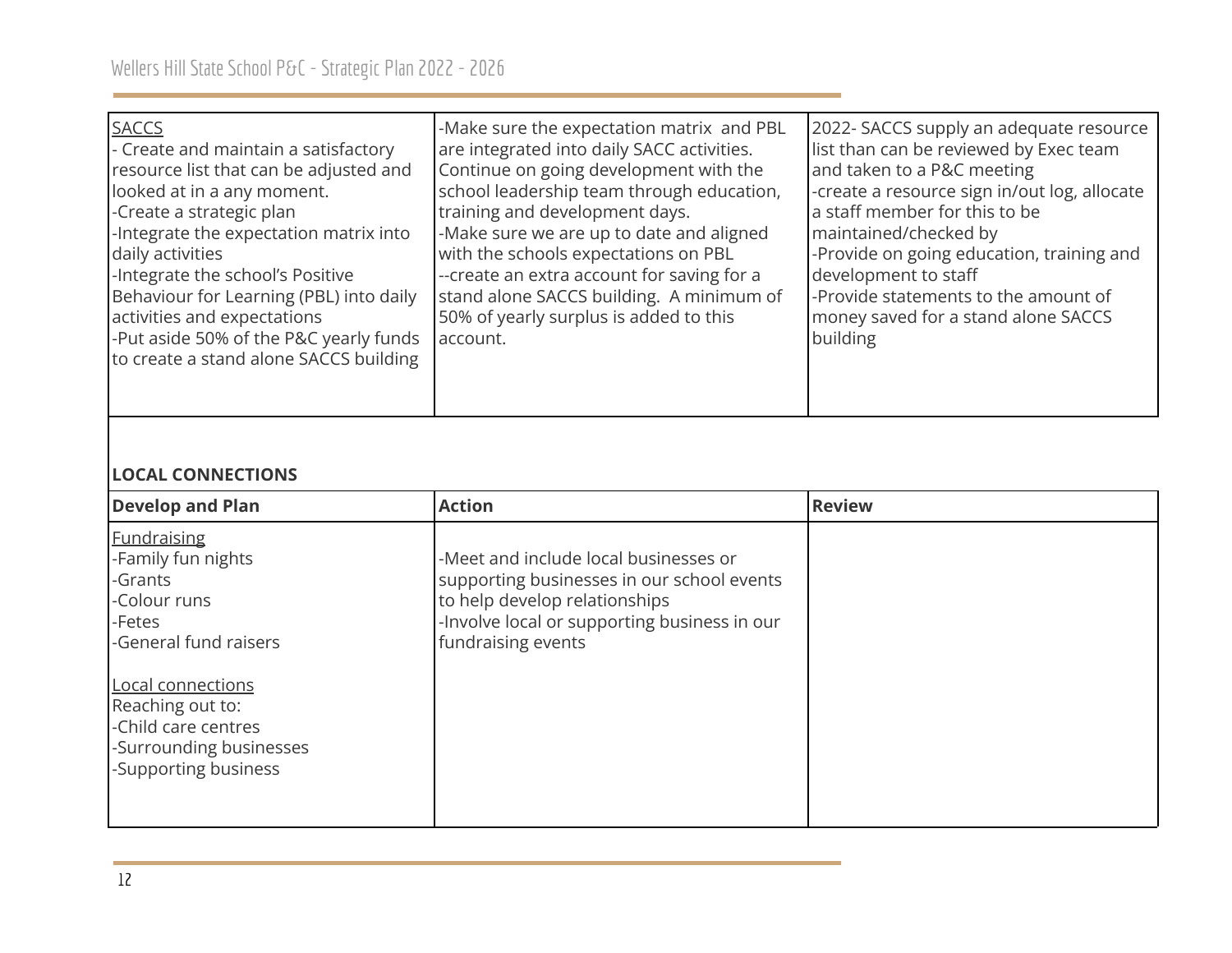| <b>GLOBAL CONNECTIONS</b>                                                                                                                                                                                                                |               |               |
|------------------------------------------------------------------------------------------------------------------------------------------------------------------------------------------------------------------------------------------|---------------|---------------|
| <b>Develop and Plan</b>                                                                                                                                                                                                                  | <b>Action</b> | <b>Review</b> |
| <b>Encouraging global perspectives</b><br>-Integrating cultural diversity<br>-Include families ethnicity into P&C<br>plans<br>-Sharing of past travel experiences<br>-Japanese focus<br>-Celebrating special Japanese cultural<br>events |               |               |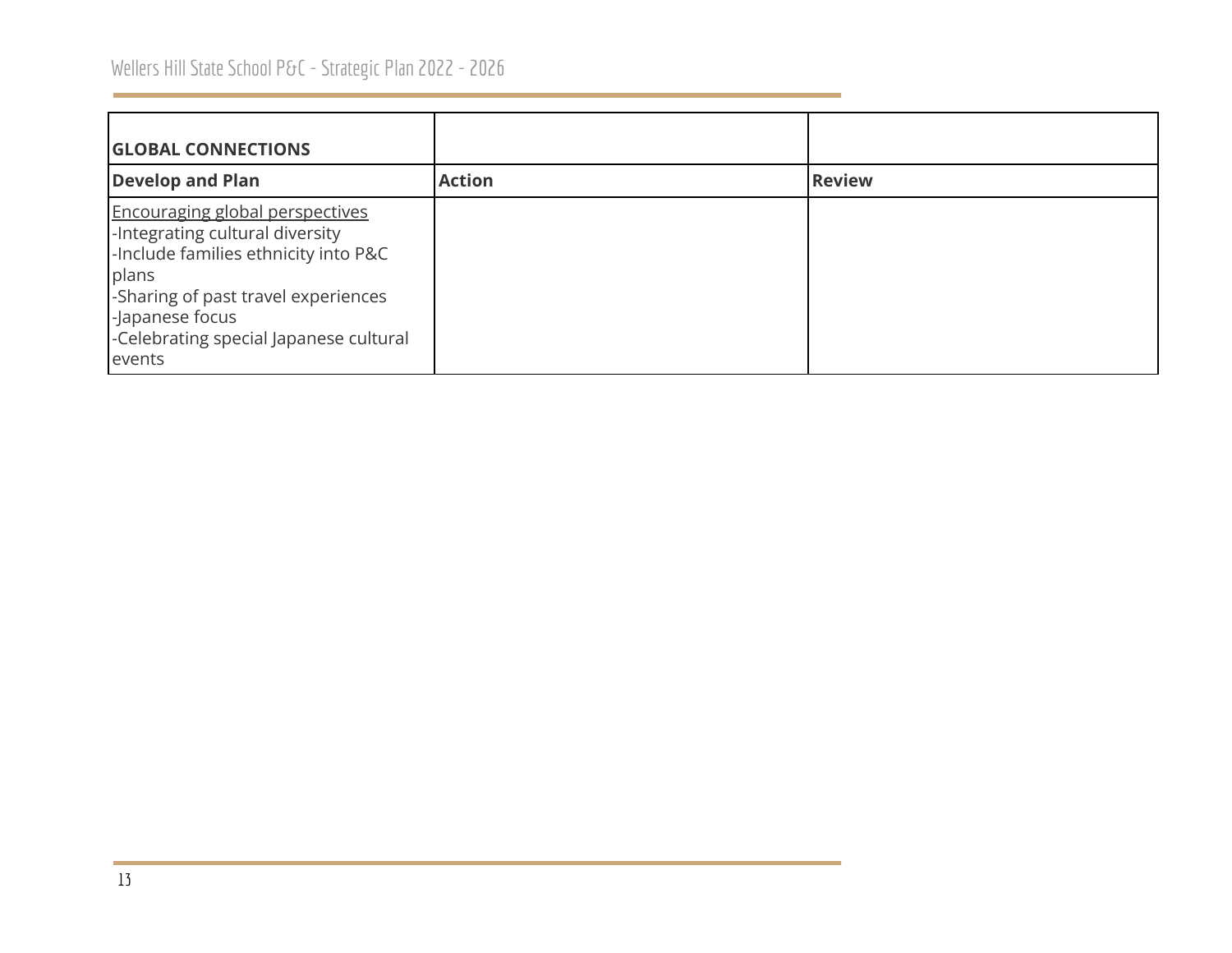## <span id="page-13-0"></span>**4.4. Key Measurable Goals**

## Monthly:

- Monthly meeting with Principal to discuss goals, progress and any issues
- Monthly meeting with all key staff to discuss goals, progress and any issues
- Monthly meeting with the executive team to discuss goals, progress and any issues
- Monthly P&C meetings are no more than 2 hours long
- All meetings are only during school terms. Impromptu meetings during vacation periods are on a needs by needs basis
- Meeting culture is friendly, inclusive, respectful, fun and productive
- All visitors or new members are personally greeted and made to feel welcome and valued
- Communication with the community is regular, timely and across a variety of mediums to maximise reach
- At least one new or existing wider community relationship/s are created and/or nurtured
- At least 70% of meeting action items are completed and removed by the following meeting

# Yearly:

- Raise at least \$20,000 surplus through fundraising activities
- Increase P&C ability to generate a surplus across all business units by at least 10% each year
- Completing at least 4 fundraisers or school events each year
- Increase P&C memberships by at least 10% each year
- Increase the number of active volunteers by at least 10% each year
- Guarantee the school a donation of 20% of the P&C surplus through fundraising
- Put a side 50% of the P&C surplus to be put into an account to go towards a stand alone SACCS building
- Survey the school community every year to establish the community goals and priorities
- Re-evaluate the strategic plan every year and adjust to match the goals of the community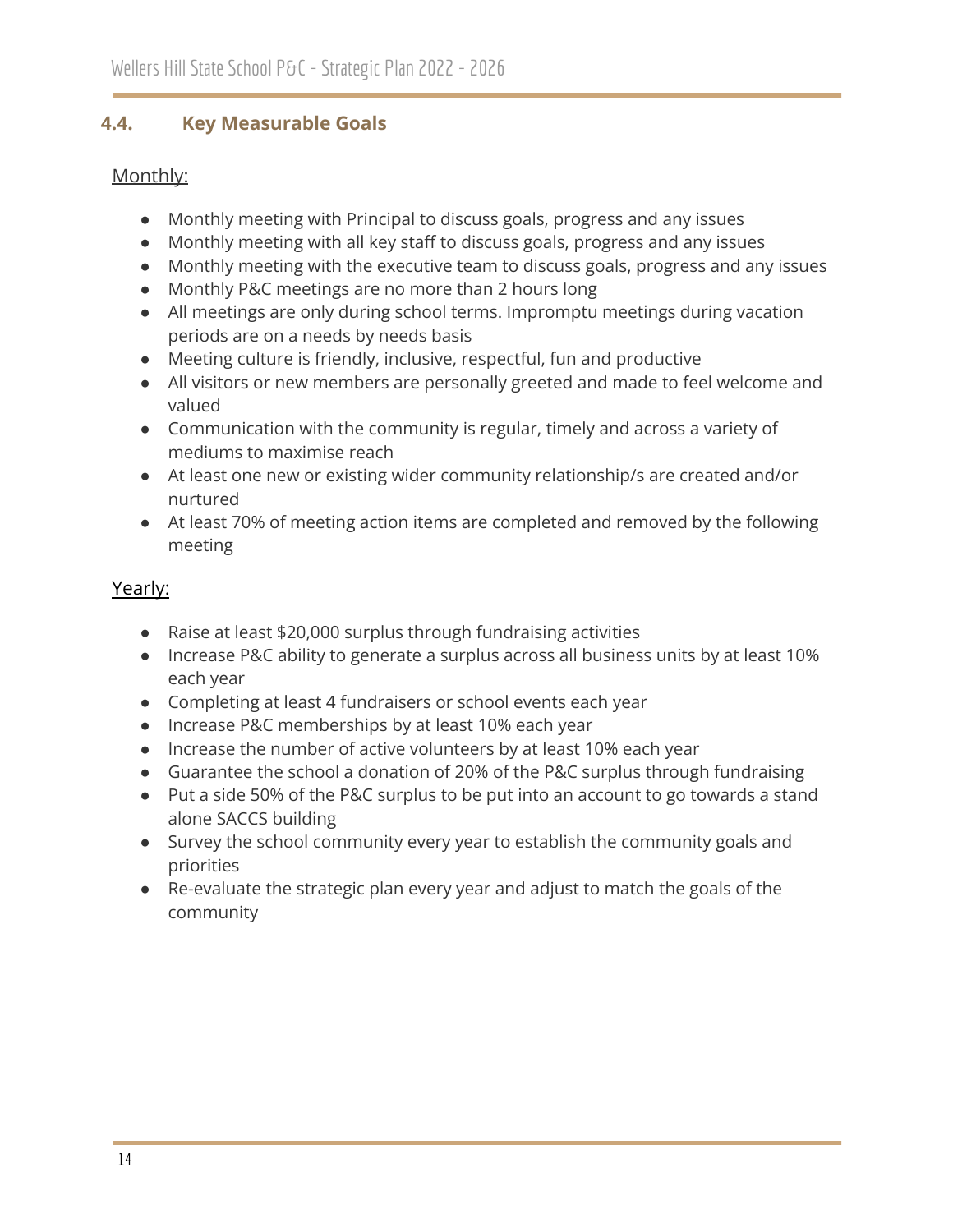# <span id="page-14-0"></span>**4.5. Individual Sub Committee Objectives**

## **4.5.1. SACCS**

#### **Objectives**

Our goals are to encourage and support children to:

- Have a strong sense of identity
- Be connected with and contribute to their world
- Have a strong sense of wellbeing
- Be confident and involved learners
- Be effective communicators

We provide Educators with a safe and respectful workplace with a strong focus on professional development, collaboration, inquiry and critical reflection. Our service operates under the National Quality Framework for Education and Care and adheres to Education and Care Services legislation. Policies and procedures, including Child Risk Management Strategies, are in place.

#### 2022

- Putting aside a minimum of 50% of SACCS surplus to go towards a dedicated SACCS building
- Investment in available technologies to improve service operations
- Active SACCS Sub-Committee with a minimum of 4 Sub-Committee meetings per year
- Involvement from children, families, Educators and the wider school community in our SACCS Quality Improvement Plan

#### 2023-2026

- Investment in, and establishment of, dedicated SACCS facilities
- A minimum of 50% annual SACCS surplus to be re-invested into SACCS
- Investment in available and emerging technologies to improve service operations
- Active SACCS Sub-Committee with a minimum of 4 Sub-Committee meetings per year
- Involvement from children, families, Educators and the wider school community in our SACCS Quality Improvement Plan
- Implementation of a whole-of-service sustainability program at SACCS
- Development of a Reconciliation Action Plan at SACCS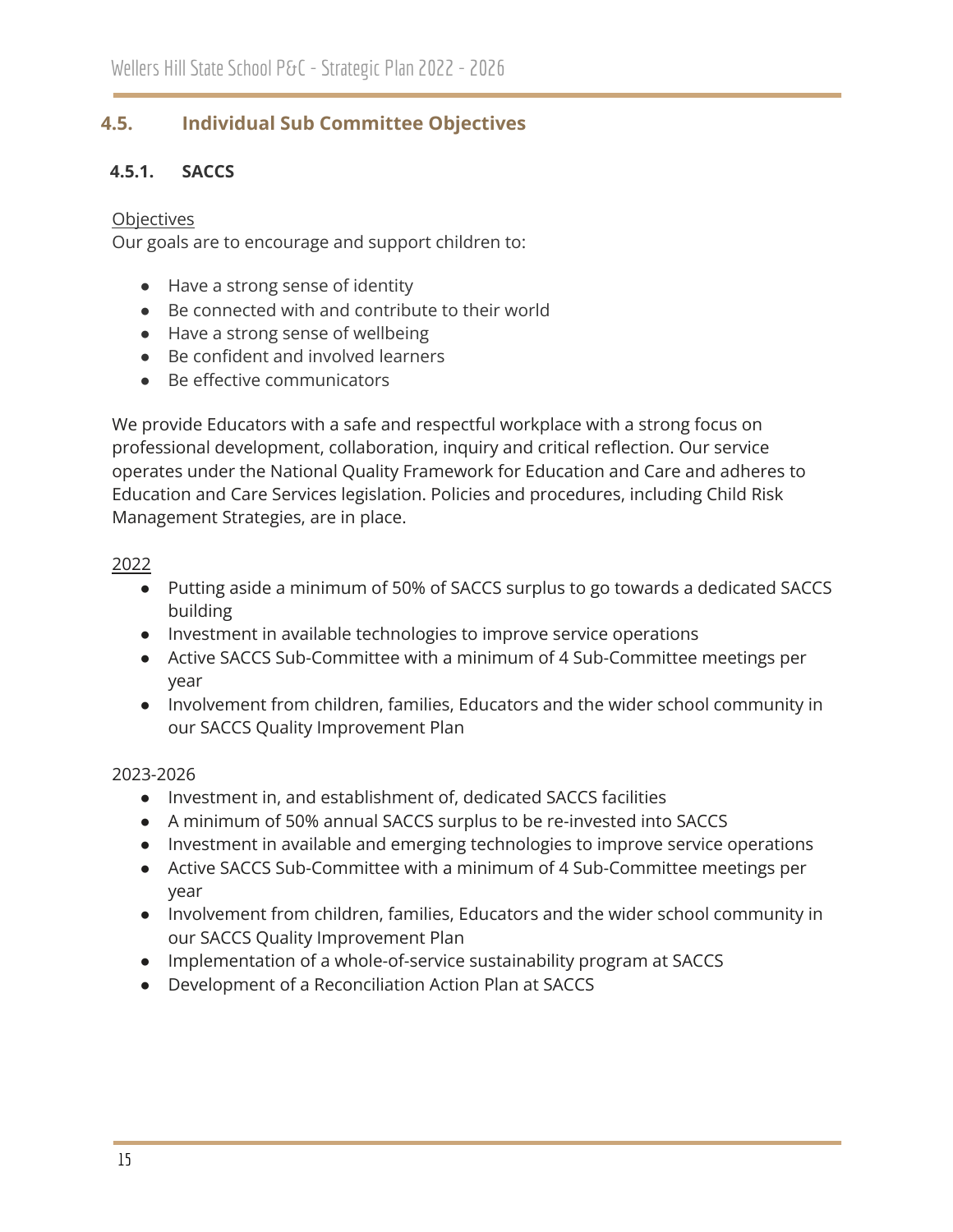#### **4.5.2. Swim School**

#### **Objectives**

The Club's objectives are to foster water safety, promote fitness and encourage the general development and competitiveness of its members.

They achieve this by providing swimmers with a fun and friendly, yet socially competitive, atmosphere giving them the opportunity to experience carnival style races in a more relaxed environment. Swim club tries to provide competitive swimmers an opportunity to compete against other competitive swimmers and to monitor their progress against their own previous times. Swim club provide parents and families with an opportunity to socialize with other parents and families at the end of a working week.

#### 2022

Swim Club will be seeking new leadership for the 2022-23 season, with many of the sub-committee executives' youngest children leaving the school.

We will be seeking to ensure a smooth transition of leadership, and continuation of Learn to Swim and Swim Club.

#### 2023-26

Swim club and Swim school are seeking funds for:

- Replacement and repairs to damaged and old drainage lines
- Renovate change rooms, with urinals in the boys change area and added privacy screens for when children are changing in both the girls and boys change areas.

### **4.5.3. Tuckshop**

#### **Objectives**

Our tuckshop aims to provide a range of meal options for our school community, observing the Smart Choice Strategy of Education Queensland.

#### 2022

In 2022, our tuck shop will be focused on implementing the Queensland Government's single use plastic items ban, reinstating a five-day service and expanding the availability of items currently limited to single day service. We will also be reintroducing special food events each term.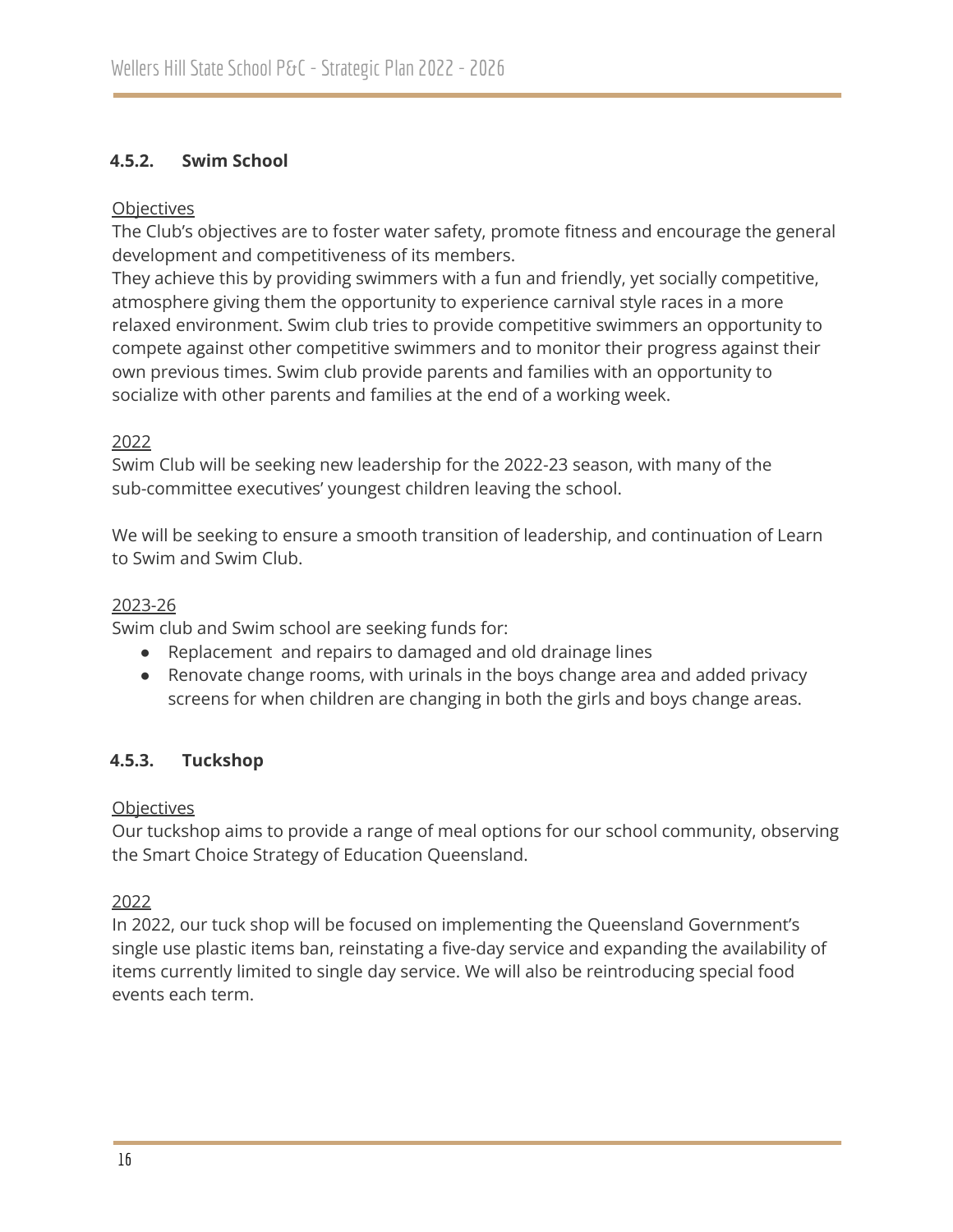#### 2023-26

Beyond 2022, we will be seeking to consolidate the menu and special food event calendar, and preparing to accommodate tranche two of the Queensland Government's single use plastic items ban.

### **4.5.4. Uniform Shop**

#### **Objectives**

Students are required to wear their school uniform (or sports uniform) as it develops a sense of pride and identity with the school. We aim to provide a reliable and local service, and to maintain autonomy over our school uniform design and price, and the ability to directly support families in need via our secondhand uniform program

#### 2022

Emerging technology and services create opportunities for our school uniform shop. We will continue to explore more efficient options to provide uniforms efficiently and effectively.

We also offers a facility to donate uniforms for the repurposing of second-hand uniforms either for resale (gold coin donation) or to assist the school with their management of families in need. We will seek to advertise this facility more broadly.

#### 2023-2026

The uniform shop will be seeking funds for:

● New and space appropriate storage areas for uniform stock.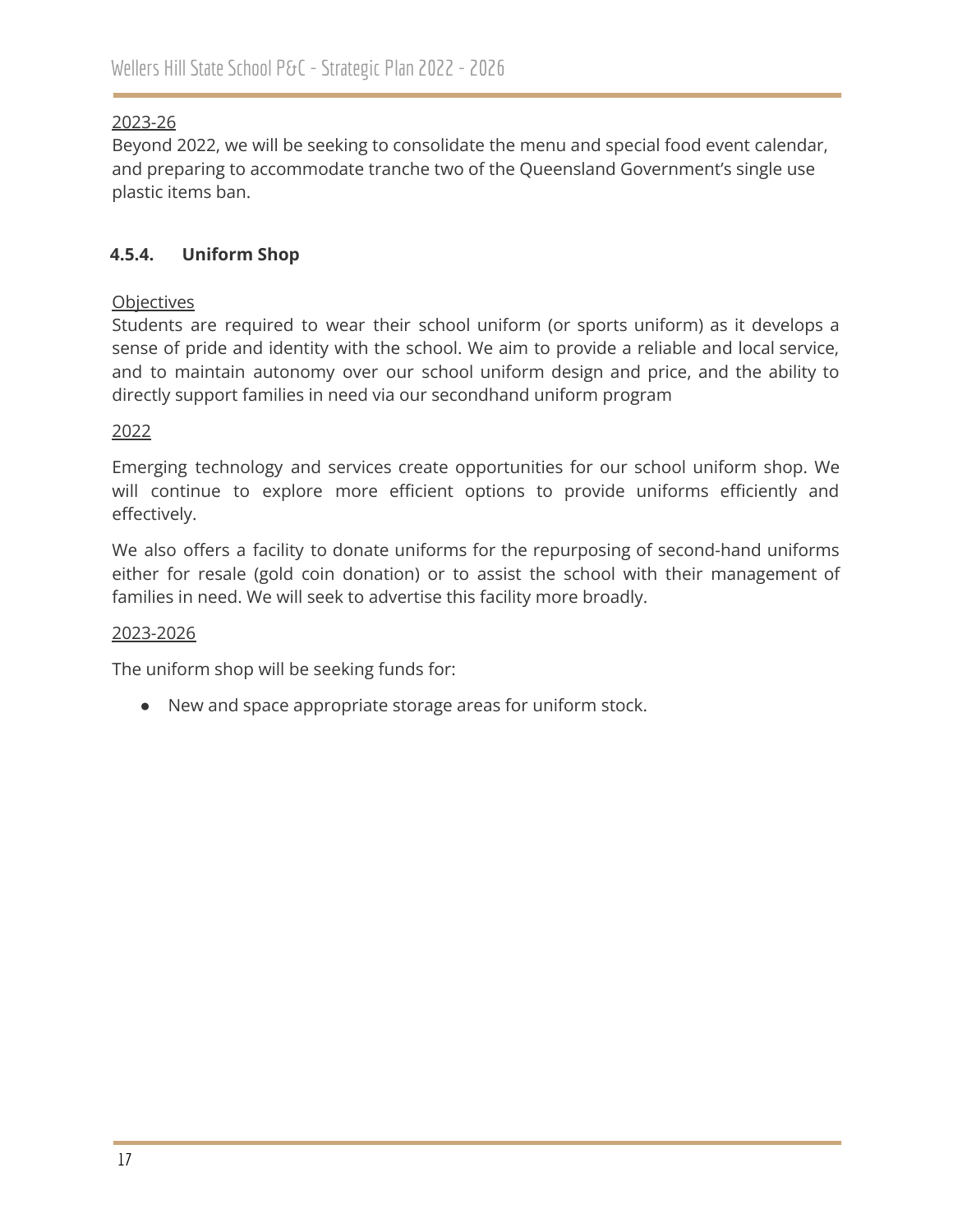# <span id="page-17-0"></span>**4.6. Financial Growth Strategy**

The Wellers Hill P&C requires a substantial amount of money each year to achieve our strategic goals, support the school with donations and give back to the school to benefit the kids.

We intend to generate the funds required through the following means:

- Surplus Generated from the Tuckshop
- Surplus Generated from the Uniform Shop
- Surplus Generated from SACCS
- Surplus Generated from the Swim School
- Fundraising activities including:
	- **○ Active (High Touch)**
		- Food Sales (e.g. swim club sausage sizzle / P&C stalls) at school events
		- Events (Disco's, Colour run, Family Fun Nights, Mother's & Father's Day stalls, etc.)

#### **○ Semi-Passive (Medium Touch)**

- Homestyle Bake Drives
- Easter Chocolate Drives
- **○ Passive (Low Touch)**
	- Markets
	- Hosted Community Events (in collaboration with other organisations)
	- Sponsorship and/or donations.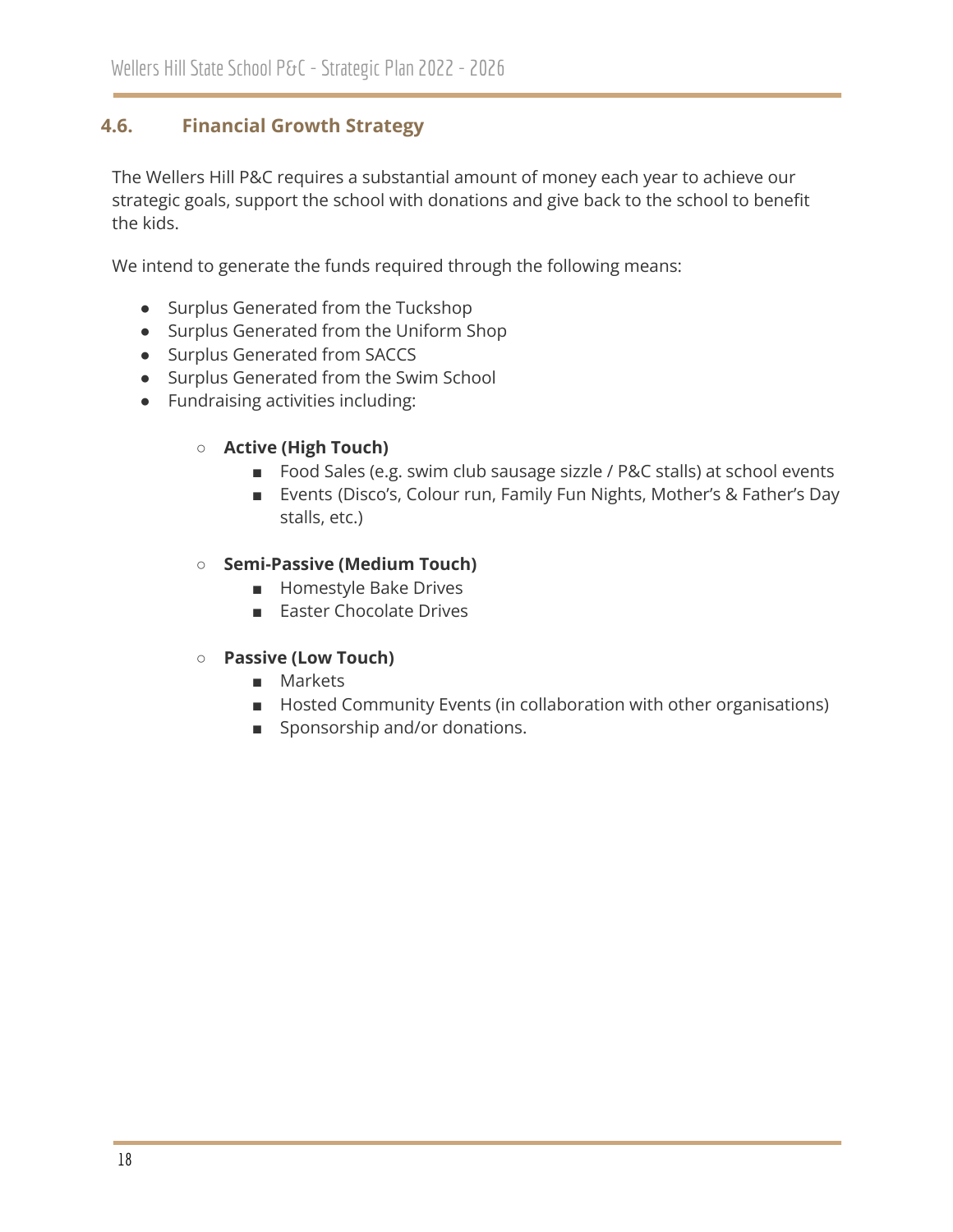# <span id="page-18-0"></span>**4.7. Fundraising and Events Calendar**

Different fundraising and event ideas that the P&C can run over the year and how each activity relates to the strategic plan.

|                                      | Positive<br>behaviour<br>for<br>learning | Communication | Local<br>connections | Global<br>connections | Parent and<br>community<br>engagement | P&C<br>school<br>council |
|--------------------------------------|------------------------------------------|---------------|----------------------|-----------------------|---------------------------------------|--------------------------|
| Mother/<br>Fathers'<br>Day stall     |                                          | $\mathsf X$   | $\mathsf X$          |                       | $\mathsf{X}% _{0}$                    |                          |
| Symphony<br>under the<br>stars night |                                          | $\mathsf X$   | $\mathsf X$          | $\mathsf X$           | X                                     |                          |
| Movie Night                          |                                          | X             | X                    | $\mathsf{X}% _{0}$    | X                                     | $\times$                 |
| Family Fun<br>night                  |                                          | $\mathsf X$   | X                    | $\mathsf{X}% _{0}$    | X                                     | X                        |
| Twilight<br>markets                  |                                          | $\mathsf X$   | $\times$             | $\mathsf X$           | $\times$                              | X                        |
| Colour run                           | $\mathsf X$                              | $\mathsf X$   | $\mathsf X$          | $\mathsf X$           | $\chi$                                | $\mathsf{X}% _{0}$       |
| Trivia night                         |                                          | $\mathsf X$   | $\mathsf X$          | $\mathsf X$           | $\mathsf{X}% _{0}$                    |                          |
| Easter choc<br>drives                |                                          | $\mathsf X$   | $\mathsf X$          |                       | X                                     | $\times$                 |
| Homestyle<br>bake drive              |                                          | $\mathsf X$   | $\mathsf{X}% _{0}$   |                       | $\mathsf X$                           | $\mathsf{X}% _{0}$       |
| Inflatable<br>end of year<br>event   | X                                        | $\mathsf X$   | $\mathsf X$          |                       |                                       |                          |
| Tea &<br>Tissues<br>morning<br>tea   |                                          | $\mathsf X$   |                      |                       | $\mathsf X$                           |                          |
| Teachers'<br>Day                     |                                          | $\mathsf X$   | $\chi$               |                       |                                       |                          |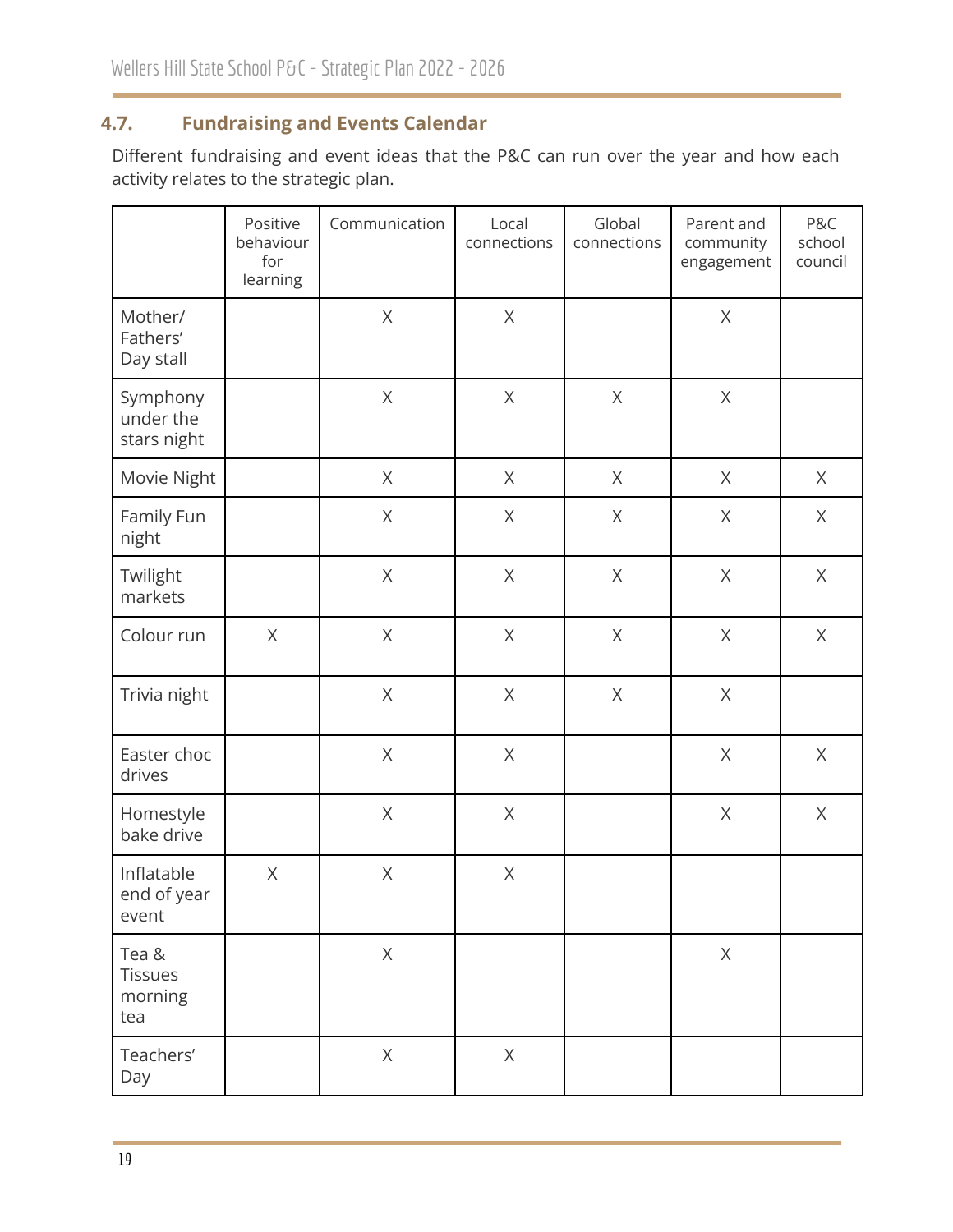Wellers Hill State School P&C - Strategic Plan 2022 - 2026

| Disco                         | Χ | X | Χ | Χ | Χ | Χ |
|-------------------------------|---|---|---|---|---|---|
| Transition<br>to prep<br>days |   | X |   |   | X |   |
| Friday night<br>swim club     |   | X | Χ | X | X | Χ |
| Swim club<br>BBQ's            |   | Χ | Χ |   | X | X |

# <span id="page-19-0"></span>**4.8. SWOT Evaluation of P&C**

| S<br><b>Strengths</b>                                                                                                                                                                                                                                                     | <b>Weakness</b>                                                                                                                                                                                                               | $\blacksquare$<br><b>Opportunities</b>                                                                                                                                                                                                                                                                                                              | <b>Threats</b>                                                                                                                                                                                                                                                         |
|---------------------------------------------------------------------------------------------------------------------------------------------------------------------------------------------------------------------------------------------------------------------------|-------------------------------------------------------------------------------------------------------------------------------------------------------------------------------------------------------------------------------|-----------------------------------------------------------------------------------------------------------------------------------------------------------------------------------------------------------------------------------------------------------------------------------------------------------------------------------------------------|------------------------------------------------------------------------------------------------------------------------------------------------------------------------------------------------------------------------------------------------------------------------|
| -Caring<br>-Driven<br>-Passionate<br>-Focus on benefits for<br>the children<br>-Skilled and<br>knowledgeable staff<br>and volunteers<br>-Excellent SACCS<br>services<br>-Motivational and<br>evidence based<br>programs for kids<br>-Vibrant swim school<br>and swim club | - Poor P&C<br>member<br>applications<br>-Poor volunteer<br>numbers and<br>engagement<br>-Weak yearly<br>surplus without<br>substantial<br>fundraising<br>-Low awareness of<br>our services with<br>in the school<br>community | -Wide group of<br>community<br>members to<br>collaborate with<br>-Emerging need for<br>our services with in<br>the school<br>community<br>-Build a strong<br>community<br>volunteer group<br>-Expend children<br>numbers to work<br>our services at full<br>capacity<br>-Attract new<br>students with<br>positive culture and<br>wonderful services | -Members with their<br>own agendas<br>-Changing<br>environment and<br>need for our<br>services<br>-Misconceptions of<br>our services<br>-No clear plans or<br>future views<br>-Poor goal setting<br>-Lack of new,<br>interesting<br>programs to entice<br>new students |